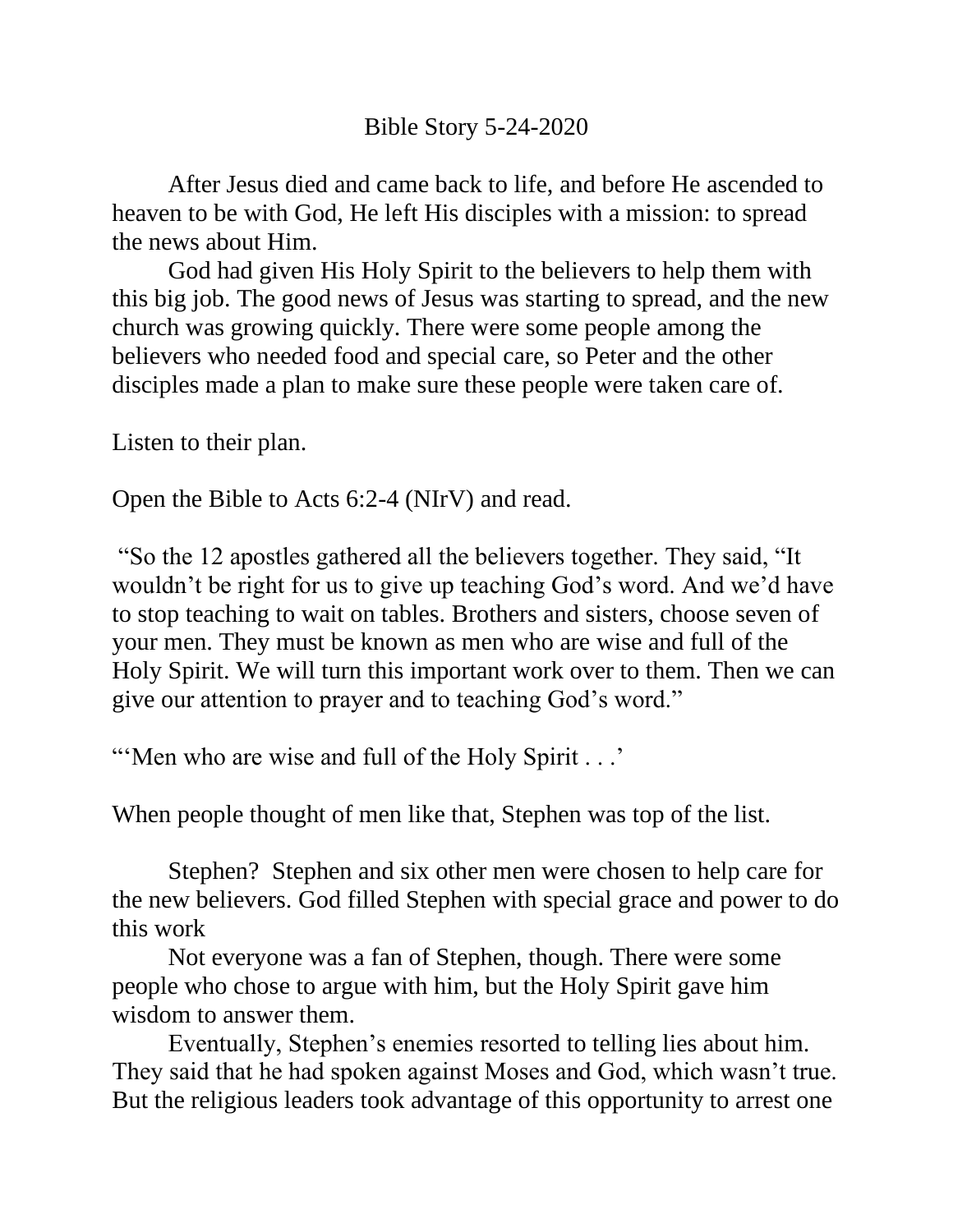of Jesus' followers. They arrested Stephen and brought him before their gathering: the Sanhedrin.

The leaders found people who were willing to tell lies about Stephen. The false witnesses stood and told lies in front of the Sanhedrin about Stephen, saying he was speaking against the law and Moses and even God. But Stephen didn't look upset. In fact, they noticed that his face was like the face of an angel as he stood against his accusers.

The high priest stepped up and asked Stephen if what the accusers were saying was true.

Stephen knew that God was with him. So even as he looked up at the angry faces that surrounded him, he had peace. He knew these people could do anything they wanted—even kill him. But he knew that he could trust God no matter what might happen next.

Stephen wanted the leaders to understand who Jesus was—that He was the fulfillment of a plan God had set in motion with Abraham so long ago. So he began to speak of all that God had done since the beginning of humankind. Listen to what he said to them.

Open the Bible to Acts 7:2-3 (NIrV) and read.

"The God of glory appeared to our father Abraham. . . . "Leave your country and your people," God said. "Go to the land I will show you."

Stephen continued the story of God's people, through Jacob and Joseph and slavery in Egypt. The religious leaders listened as Stephen spoke of God's work through Moses to free the Israelites and bring them to the Promised Land. They continued to listen as he reminded them of David and Solomon and the building of God's temple. Then Stephen came to the heart of the story. He accused the religious leaders of killing Jesus.

He said: Open the Bible to Acts 7:51-52 (NIrV) and read.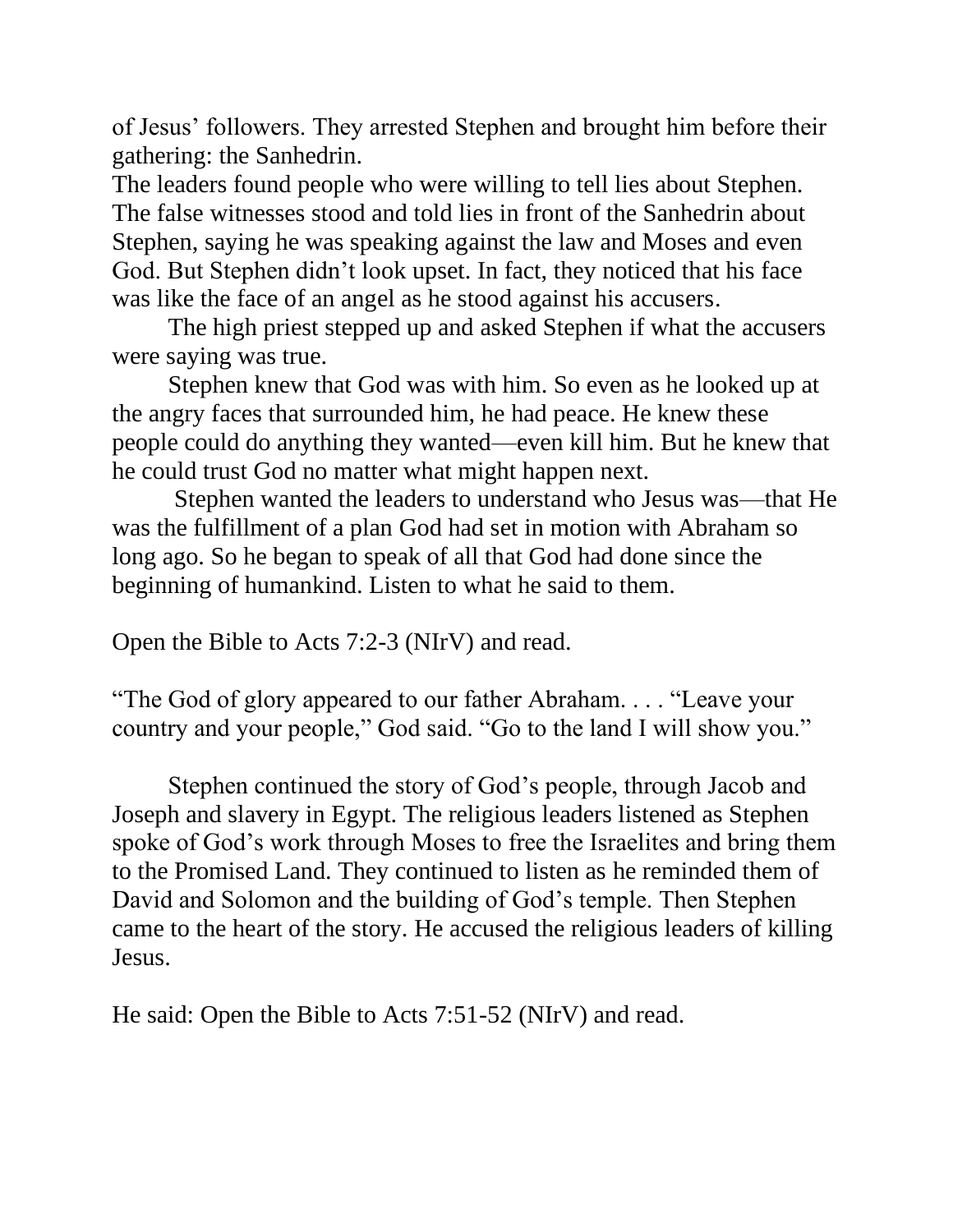"You stubborn people! You won't obey! You won't listen! You are just like your people of long ago! You always oppose the Holy Spirit! Was there ever a prophet your people didn't try to hurt? They even killed those who told about the coming of the Blameless One. And now you have handed him over to his enemies. You have murdered him."

This made the religious leaders very angry. They were so mad they could hardly stand it. But Stephen calmly looked up and saw a vision of heaven.

Open the Bible to Acts 7:55-56 (NIrV) and read.

"[Stephen] was full of the Holy Spirit. He looked up to heaven and saw God's glory. He saw Jesus standing at God's right hand. "Look!" he said. "I see heaven open. The Son of Man is standing at God's right hand."

The religious leaders finally couldn't take it any more. They covered their ears and yelled to keep from hearing another word. They rushed at Stephen and dragged him out of the city.

They began to throw stones at him to kill him. The people who had told lies about him left their coats with a young man named Saul.

Stephen had been falsely accused, and now he was facing death for believing in Jesus. But Stephen's very last words were filled with love.

Open the Bible to Acts 7:59-60 (NIrV) and read.

"While the members of the Sanhedrin were throwing stones at Stephen, he prayed. "Lord Jesus, receive my spirit," he said. Then he fell on his knees. He cried out, "Lord! Don't hold this sin against them!"

When he had said this, he died.

Jesus had told His followers to live out His love everywhere. And through God's power, Stephen continued to share God's love to his very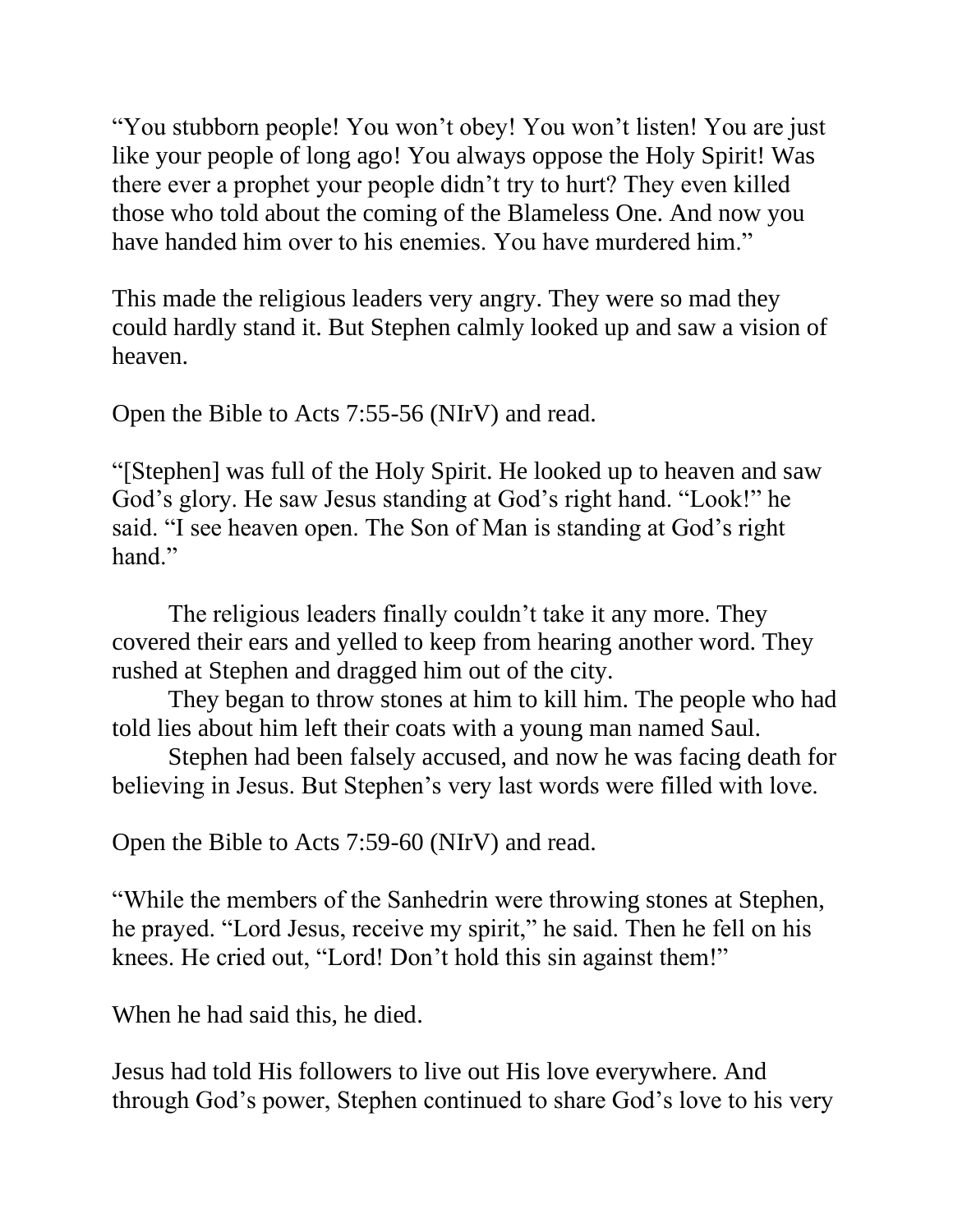last breath. I know this is a very sad end to the story. But here's the thing: it wasn't REALLY the end of the story for Stephen, because we can read the Bible and know that he went to be with Jesus.

Stephen could be brave and keep going—even when his life was in danger—because he knew the end of his life wasn't the end of the story. He knew that God was in control and that no matter what happened, he would be able to be in heaven with God forever.

You and I don't always know how things are going to end either, ... but we can keep going because God knows the end of the story.

Let's talk to God about that now.

Dear God,

this story about Stephen is kind of hard to hear, especially if we don't keep in mind the end of the story. But Stephen was able to keep going because he knew he would be able to be with You forever. Whatever we might face in life, we know that we can keep going because You know the end of the story. Please help us to trust You and remember that You are always in control.

```
We love You, 
we pray these things in Jesus' name, 
Amen
```
Stephen got to be with God forever because he trusted Jesus. He decided to stand strong in what he believed. He was determined that everyone should be able to know the love of Jesus for themselves. Stephen knew what he was risking, but he also knew that he could trust God, because God knew the end of the story.

Even though we don't know how everything in our lives will turn out, we follow a God who DOES know the end of the story. WE are a part of His Big Story.